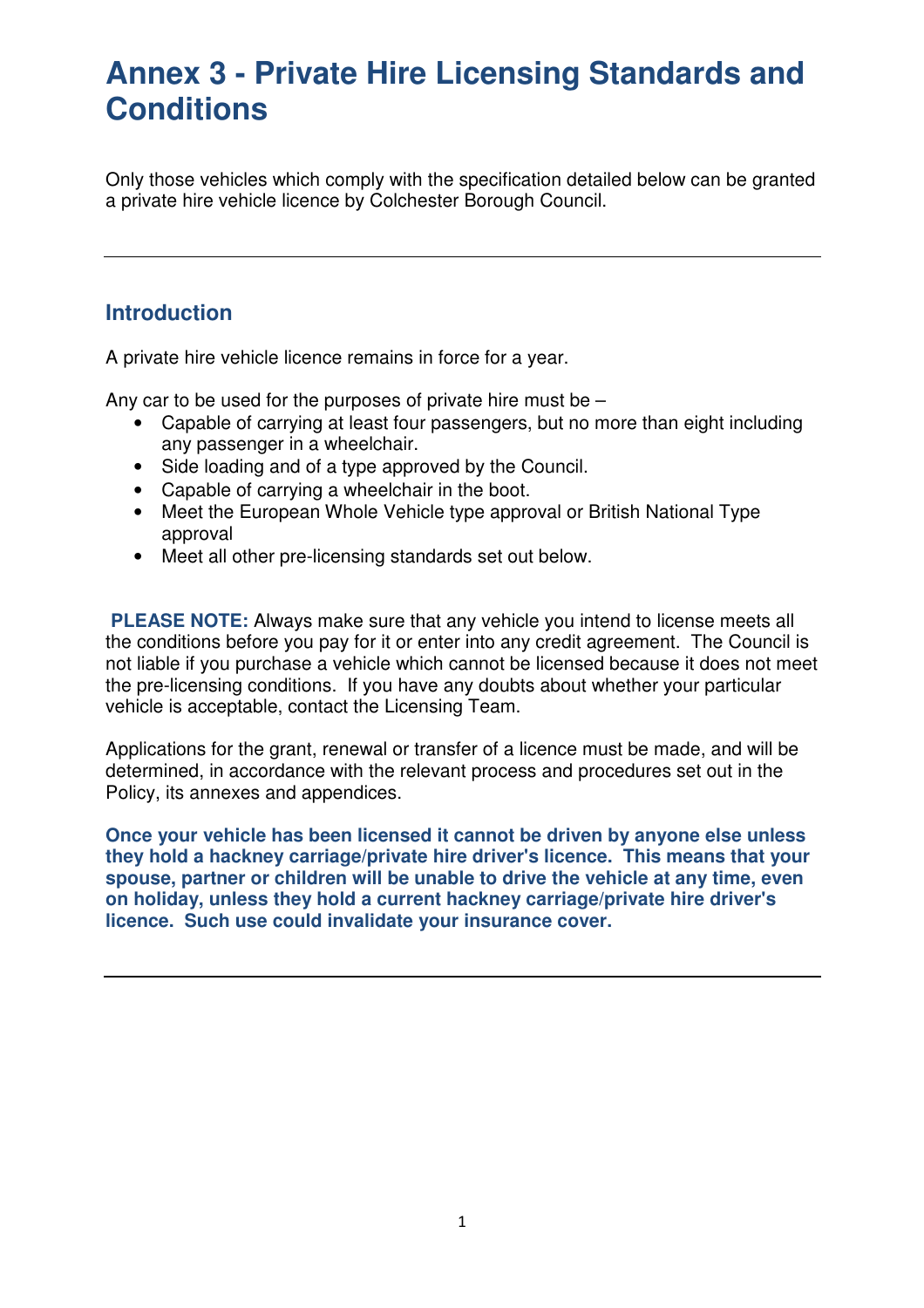# **Pre Licensing Standards**

Only those vehicles which comply with the specification detailed below can be granted a private hire vehicle licence by Colchester Borough Council.

### 1. Vehicle Age and Condition

1.1 An application for a private hire will not be accepted if the vehicle is five years or older. The age of the vehicle will be taken from the date of first registration on the log book and therefore this must be submitted with the application.

1.2 The vehicle will continue to be licensed until it reaches 12 years of age.

1.3 The vehicle must pass an inspection undertaken at a Council approved testing station. The current approved garage is the Riverside Workshop, Unit 7, Westside, Stanway CO4 3QE.

1.4 All vehicles licensed as private hire vehicles and which are, from the date of first registration, over one year old must have a VOSA MOT test certificate.

### 2. General Specification

2.1 Where vehicles have not been manufactured in the UK or imported by the manufacturer, they must have an appropriate "Type Approval" which is either an EC Whole Vehicle Type Approval (ECWVTA) or British National Type approval. Vehicles must not have been altered since that approval was granted. An Individual Vehicle Approval (IVA) may be accepted for wheelchair accessible vehicles. Vehicles presented for approval, and while in use, must comply with the Road Vehicles (Construction and Use) Regulations 1986 and any subsequent amendment or reenactment thereof.

2.2 No fittings, other than those approved in this Policy or required in the examination and test by the Council's authorised testing station, may be attached to or carried on the inside or outside of the vehicle.

2.3 All newly registered or re-registered vehicles must run on unleaded fuel, diesel or an alternative environmentally friendly fuel such as LPG, (Liquid Petroleum Gas) or be hybrid or fully electric. Where petrol or diesel vehicles are used they must comply with the following compliance dates and standards for emissions from taxis -

- Euro 5 for diesel vehicles / Euro 4 for petrol from 2018
- Euro 6 for diesel vehicles / Euro 4 for petrol from 2020
- From 2025 all new registrations to meet an LPG, low emission or electric hybrid standard •

2.5 All vehicles must be of a size to have adequate luggage accommodation with suitable restraints to prevent items in non-saloon vehicles becoming unsecured. All vehicles must be capable of carrying a wheelchair, as luggage, in a reasonable manner.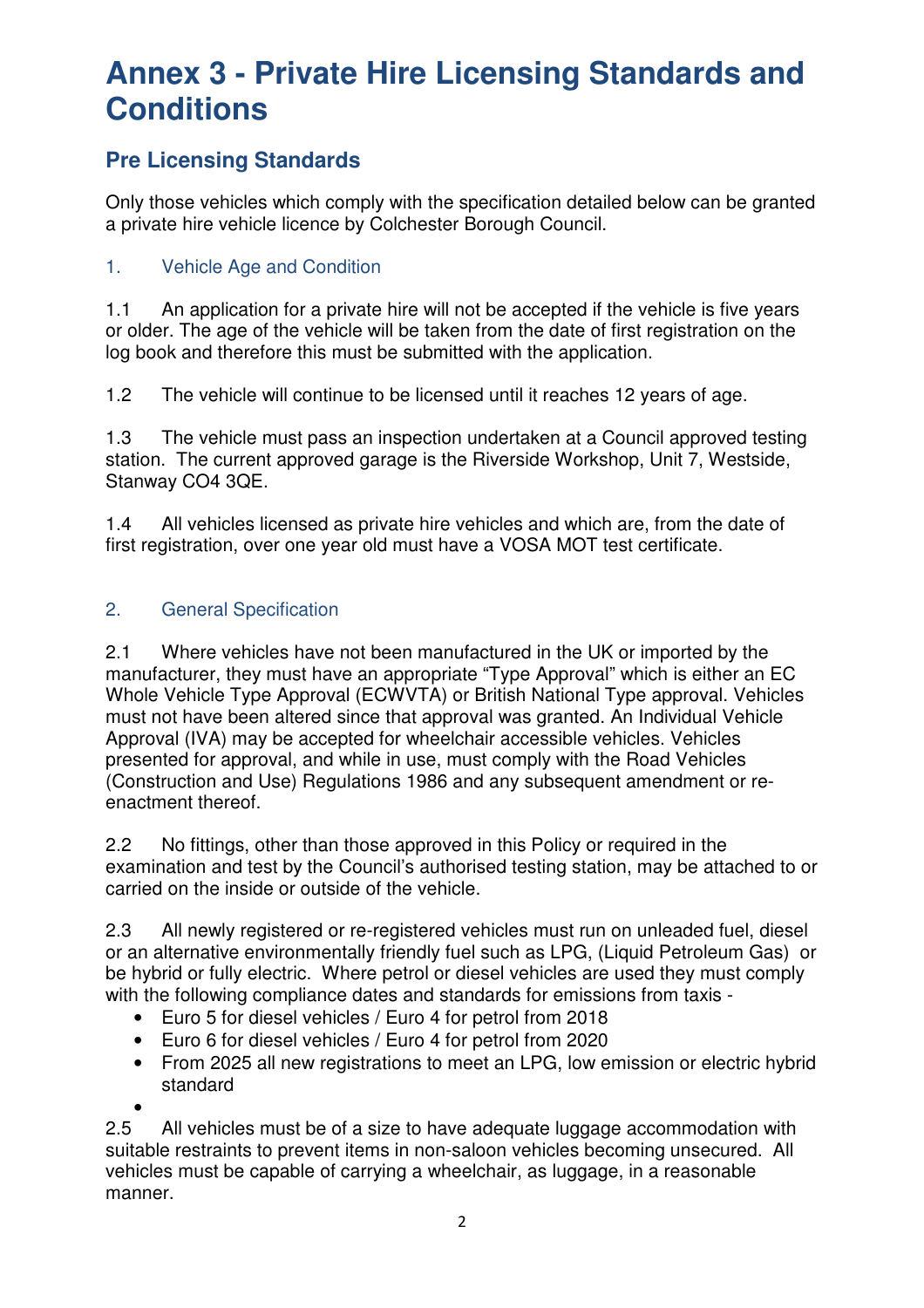### 3. Colour

3.1 Private hire vehicles must not be black and black wrapping of vehicles is not permitted. Existing licensed private hire vehicles which are black will continue to be licensed until they are 12 years of age when they must be replaced by a vehicle which is not black.

### 4. Body of the Vehicle

4.1 The vehicle must have no untreated or unrepaired body defect or significant signs of corrosion. Corrosion includes visible rust and signs of rust by virtue of the paintwork being blistered. All rust spots and repairs in excess of 100 millimetres diameter are to have been prepared and repainted with matching colour up to insurance finishing standard

4.2 The paintwork must be of a professional finish and be one consistent colour over the whole of the vehicle's bodywork.

### 5. Wheels and Tyres

5.1 The vehicle must have four road wheels unless agreed by the Licensing Committee.

5.2 Any spare wheel must conform to construction and use regulations.

5.3 A wheel brace and jack to enable the effective change of a tyre and wheel must be carried, except where Paragraph 5.4 applies.

5.4 Where an aerosol inflation and sealant device is supplied with the vehicle as standard by the manufacturer, a spare tyre need not be carried.

5.5 If a vehicle is fitted with 'run flat' tyres, the vehicle must be fitted with a tyre pressure sensor / warning device.

5.6 All tyres, including the spare tyre, must comply with the vehicle manufacturer's specification.

5.7 Re-cut tyres are not acceptable for vehicles that are internationally classified as M1 passenger vehicles and remould tyres must only be acceptable if they carry a recognised approval marking (BSAU144e) and display:

- Nominal size
- Construction type (e.g. radial ply)
- Load capacity
- Speed capability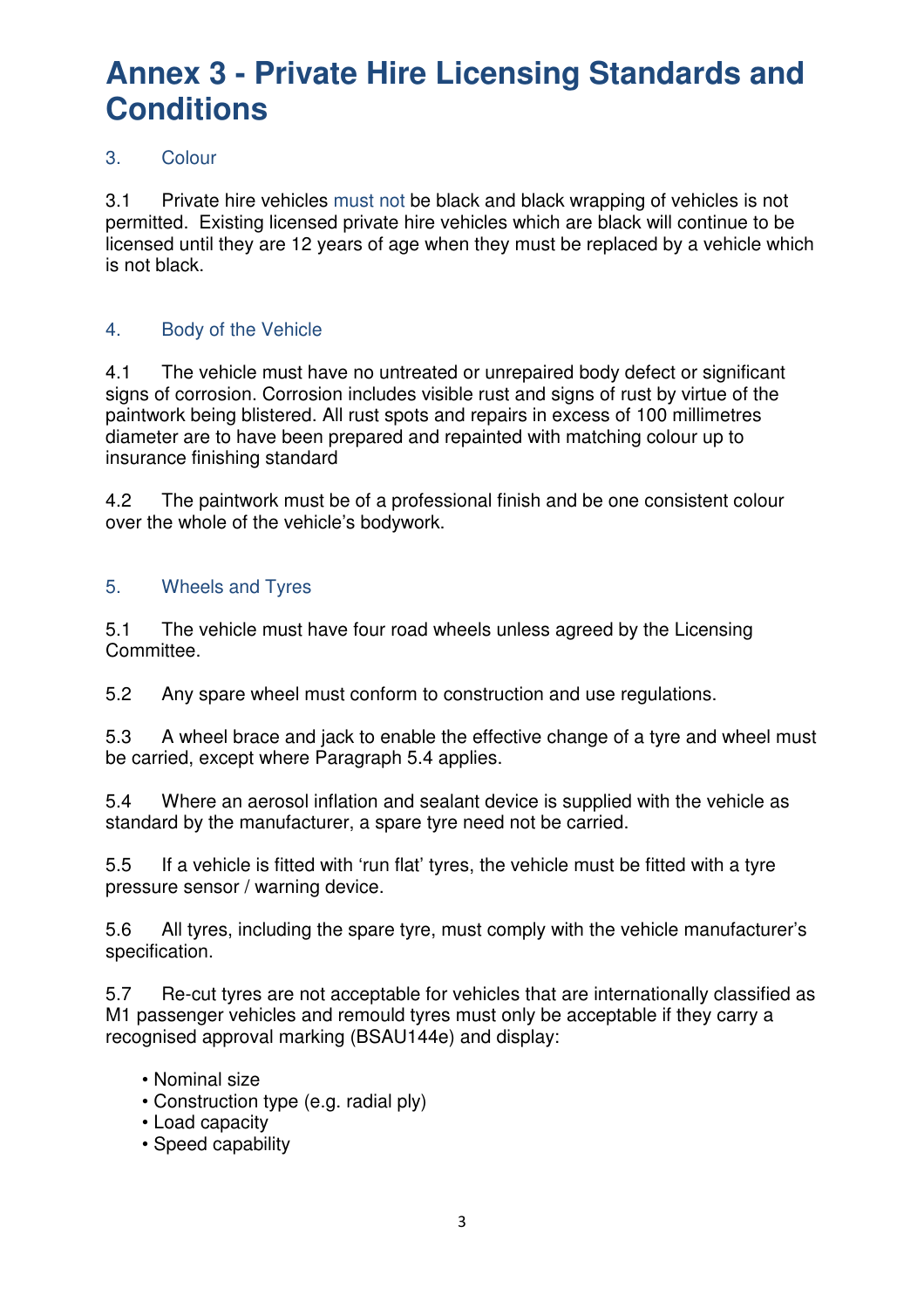5.8 A vehicle must not be presented for examination and test with a space saver spare tyre in use.

#### 6. Steering

6.1 The vehicle must be right hand drive.

#### 7. Doors

7.1 The vehicle must have a minimum of 4 opening doors unless it is a minibus type vehicle (multi seat Vehicle) in which case the minimum opening of the side door must be at least 864mm.

7.2 All vehicles must have doors that open sufficiently wide to allow easy access and egress from the vehicle.

7.3 All doors must be capable of being readily opened from the inside and outside of the vehicle by one operation of the latch mechanism.

7.4 The interior door handle must be clearly visible and easily accessible to passengers.

#### 8. Seats

8.1 Each passenger must have a minimum of 432mm of personal sitting space, for the rear seats this will be measured in a straight line lengthways across the front edge of the seat.

8.2 Each seat must be fitted with fully operational seat belts, compliant with British Standards, except where the law specifically provides an exemption.

8.3 Where seat covers are used they must be properly affixed to the seat so as not to become loose during use. They must be clean and undamaged.

#### 9. Windows

9.1 Opening windows must be provided in the rear of the vehicle capable of being opened by the rear seat passengers.

9.2 Factory fitted tinted windows are permitted in the rear of the vehicle only.

9.3 The vehicle must not be fitted with any form of additional film to darken or tint the glass on any part of the vehicle.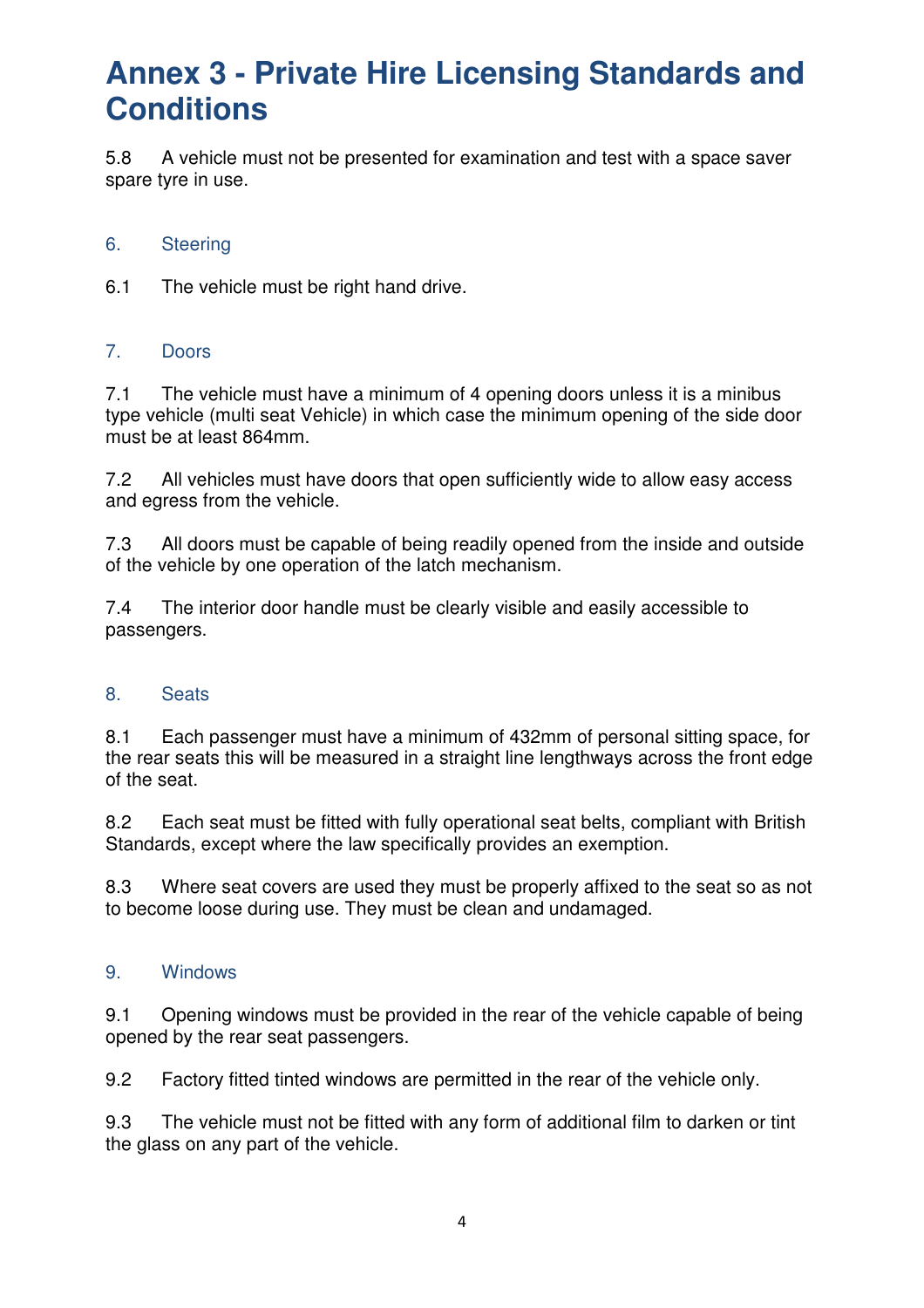- 10. Heating and ventilation
- 10.1 Vehicles must have an efficient heating and ventilation system.
- 11. Wheelchair carrying facilities

11.1 Any vehicle that has the facility for the carriage of wheelchair(s) and wheelchair passengers must comply with current equality act requirements and must be inspected by a Council approved garage to determine its suitability. It must -

- a. Have the facility to load and unload wheelchairs directly into the vehicle.
- b. Be fitted with approved anchorages that must be either chassis or floor linked and capable of withstanding approved dynamic or static tests. Restraints for wheelchair and passengers must be independent of each other. Anchorages must also be provided for the safe storage of a wheelchair, whether folded or otherwise, if carried within the passenger compartment. All anchorages and restraints must be so designed that they do not cause any danger to other passengers.
- c. Be fitted with appropriate equipment for the loading of a wheelchair and passenger. Provision must be made for any removable device used for loading to be stored safely in the vehicle when not in use.

11.2 The vehicle must be equipped with a manufacturer's user manual/guide on the safe loading and unloading and security of wheelchair passengers.

11.3 Any equipment fitted to the vehicle for the purpose of lifting a wheelchair into the vehicle must have been tested in accordance with the requirements of the Lifting Operations and Lifting Equipment Regulations immediately prior to being first licensed and at each subsequent twice yearly test and be so certified. The certification must be submitted at the time of first license and on renewal.

### 12. Electrical Equipment

12.1 Any additional electrical installation to the original equipment must be adequately insulated and be protected by suitable fuses.

13. Seat Belts

(Please follow the electronic links in the paragraphs below for the current law on seat belts)

13.1 The vehicle must be compliant with all relevant legislation and quidelines as issued or determined by central government in relation to the use of seatbelts and children's car seats. This will however ordinarily exclude limousines and vintage cars.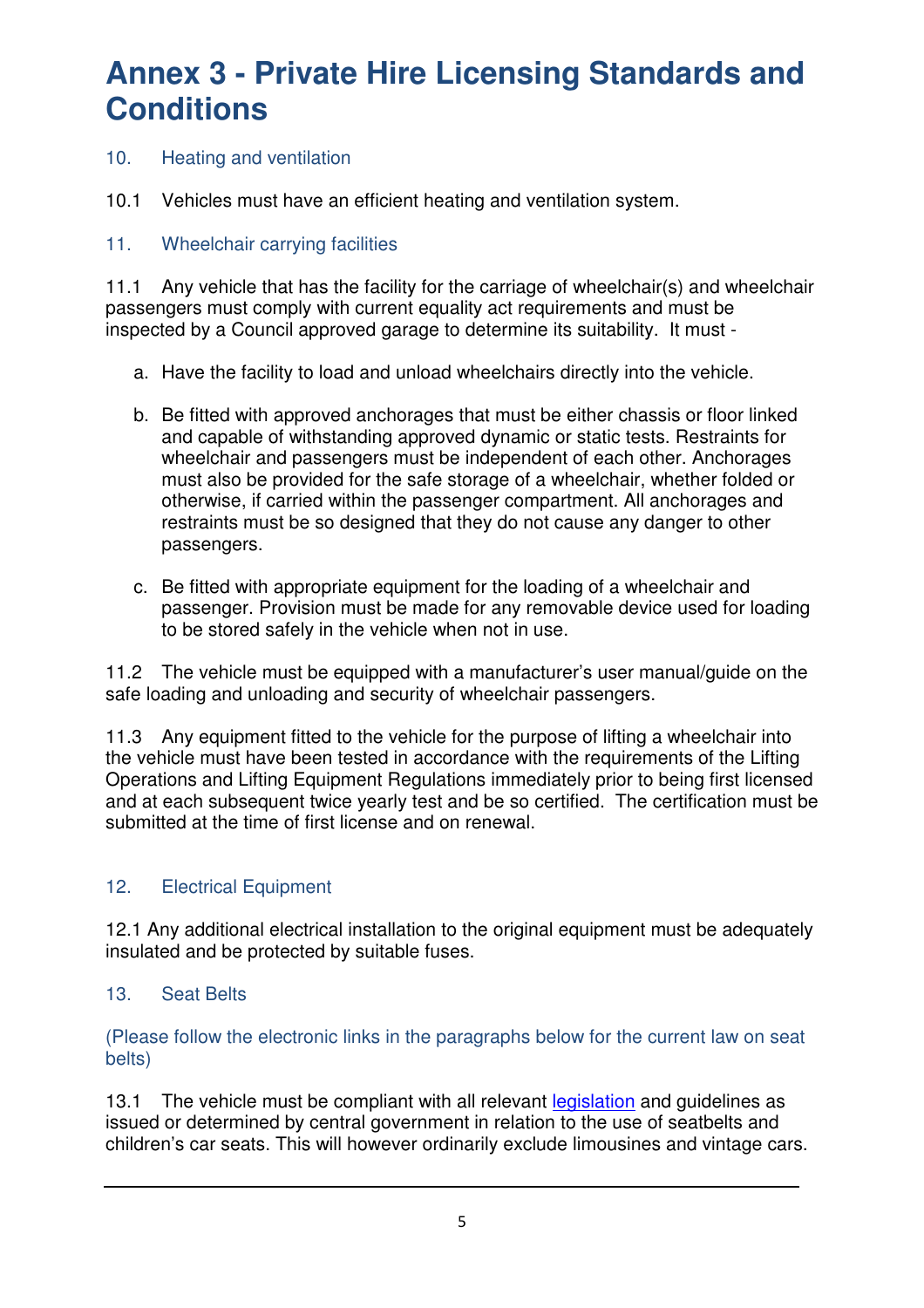As the holder of private hire vehicle licence you must comply with the following conditions. These conditions should be read in conjunction with the Policy, its annexes and appendices. Any requirement of legislation, which affects the operations being carried out under the terms of this licence, should be regarded as if they are conditions of this licence.

Where there appears in the licence conditions a summary of any statutory provision you are advised that such summary is not exhaustive.

**The Convictions Policy and Penalty Point Scheme will be applied as appropriate in respect of any breaches of the conditions.** 

# **Conditions of Licence**

- 1. Vehicle Testing
- 1.1 Once licensed, the vehicle must be presented for inspection as follows
	- Up to 5 years old once during each 12 month licensing period
	- 5 to 12 years old twice during each 12 month period

1.2 Licensed vehicles that fail an authorised examination and test will be issued with a suspension notice in order to prevent the vehicle being used to carry passengers until the defect(s) is/are remedied. The suspension will not be lifted until the vehicle has been repaired; undergone a further test at your expense; has been passed as fit for use by a Council approved testing station; and the Authority has received the appropriate notification.

1.3 If the defect is not repaired within 28 days from the date of the service of the suspension notice, the vehicle licence will be revoked by the Council. Where it is anticipated that repairs will take longer than 28 days you must apply to the Council to extend the period.

1.4 Any damage to a licensed vehicle must be reported to the Licensing Team in writing/by email within 72 hours.

1.5 A vehicle must always be inspected after it has been involved in a road traffic accident or where damage has been caused to it, however minor or limited the damage appears to be. You must also present the vehicle for inspection, at a Council approved testing station, after it has been repaired. A copy of the Pass Certificate from the garage must be given to the Council before the vehicle can be used again to carry passengers.

1.6 The licence of any vehicle failing to attend a required inspection will be suspended until such time as the vechicle has been inspected and passed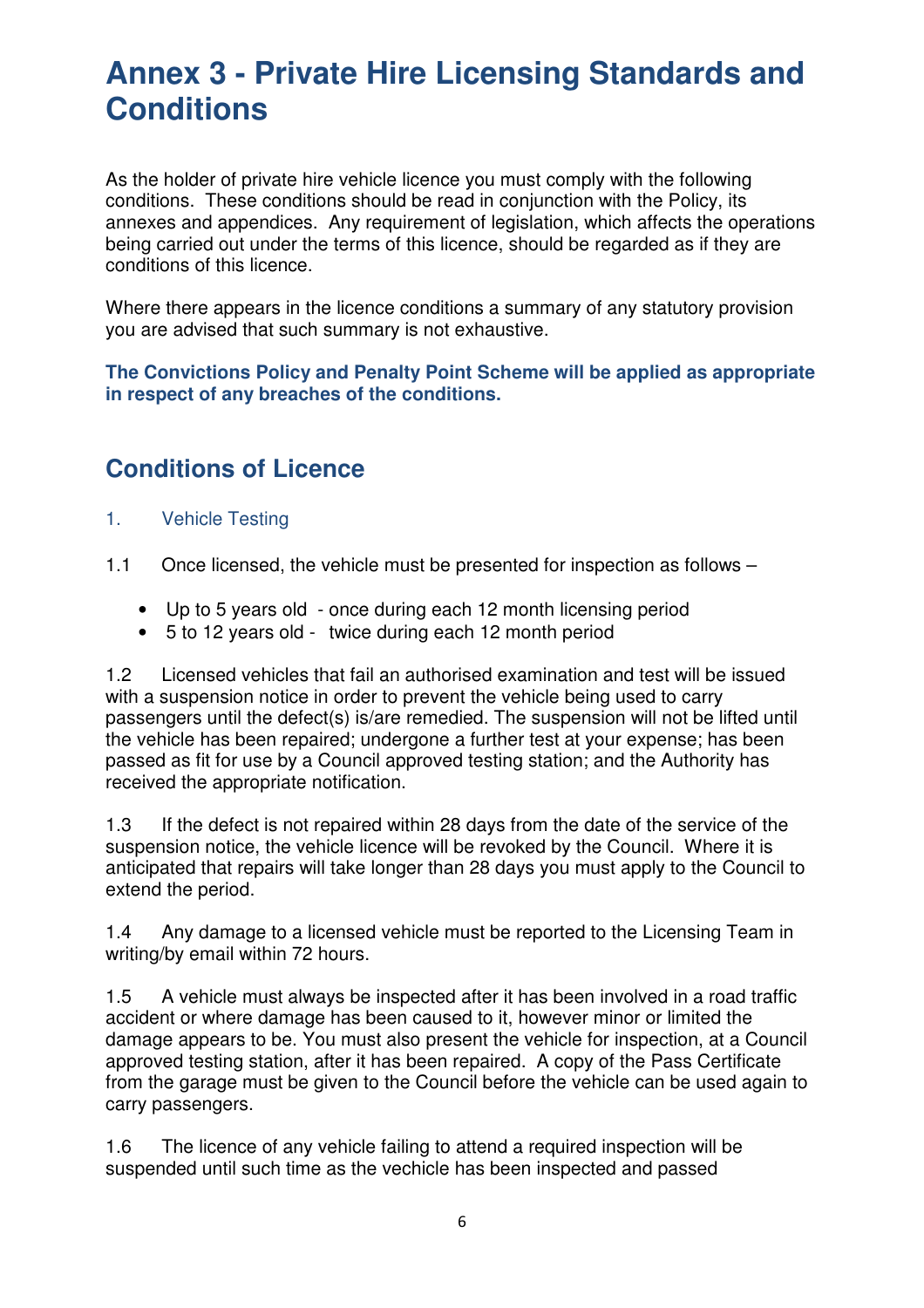### 2. Licence Identification Plates

2.1 You must fix to the vehicle licence identification plates of the size, colour, design and type supplied by the Council; these plates must relate to the vehicle on which they are displayed. No other vehicle licence identification plates should be displayed on the vehicle. The plates should be displayed on the front and the rear of the vehicle.

2.2 You must ensure that the licence identification plates are securely fixed to the outside exterior of the vehicle, adjacent as possible, to the number plate and in such a manner as to ensure that the vehicle registration plate is not obscured and the plate is clearly visible from the highway and by other road users. A plate must not be placed on the rear window of the vehicle.

2.3 You must ensure that a vehicle licence identification card, as supplied by the Authority, is displayed in a position for all passengers to clearly see.

2.4 The licence plates remain the property of the Council and must be returned within seven days, following the service on you of an appropriate notice by the Authority and/or in the event of the vehicle licence ceasing to be in force in respect of the vehicle.

2.5 If you have been granted an exemption from the requirement to display an external vehicle identification, you must carry the dispensation in the vehicle at all times and produce this on request to any officer of the Council or the Police (see Appendix 2 for information on Plate Exemptions).

#### 3. Luggage

3.1 Luggage must be conveyed in such a way that ensures it is protected from damage and is properly secured.

### 4. Furnishing and maintenance of vehicle

4.1 You must ensure that the vehicle and all its fittings and equipment is, at all times when the vehicle is in use or available for hire, kept in an efficient, safe, tidy and clean condition and all relevant statutory requirements are complied with fully. **Please note** - It is not sufficient to wait until a compliance test to find out if the vehicle is still roadworthy.

4.2 Where a separate compartment is provided for passengers, you must provide sufficient means by which any person in the compartment may communicate with the driver.

4.3 You must at all times provide adequate lighting, heating and ventilation for the interior of the vehicle.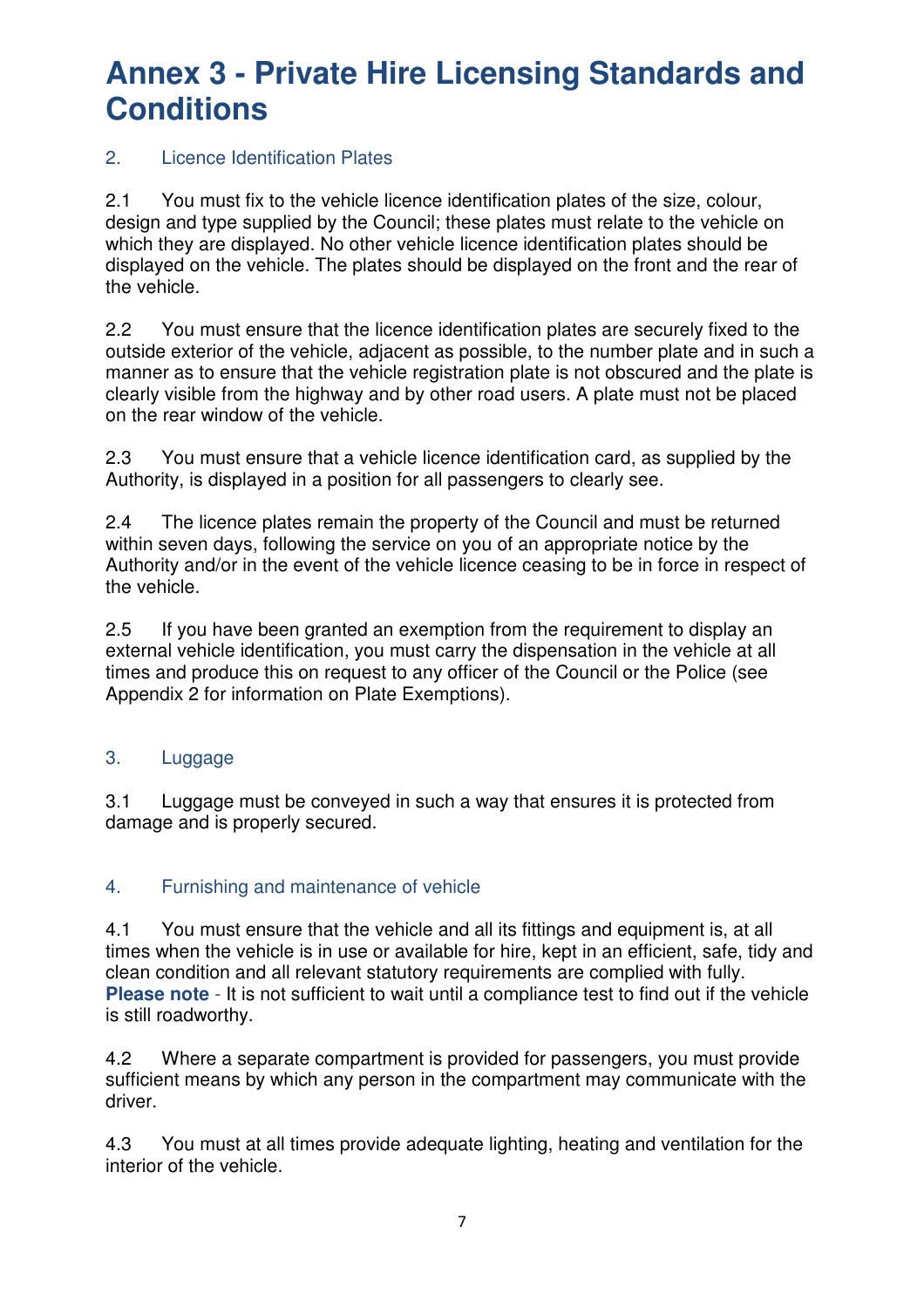### 5. Auxiliary equipment

5.1 Where apparatus for the operation of a two-way radio system is fitted to a vehicle, no part of the apparatus must be fixed in the passenger compartment or in the rear boot compartment if LPG or CNG tanks or equipment are in use.

5.2 Any radio apparatus must be so positioned and properly secured so as not to interfere with the safe operation of the vehicle.

5.3 Any auxiliary equipment that is fitted to a vehicle must not impede the driver in any way or hinder his/her view, impede or cause hazard to passengers or other road users.

### 6. Notification of Changes affecting the Licence

6.1 You must notify the Council, in writing of any change in circumstances affecting the licence within 7 days of such a change taking place.

6.2 A copy of any new MOT certificate must be submitted to the Council within 7 days of the date of issue. This should be sent to eps.support@colchester.gov.uk

6.3 Any new insurance certificate/cover note must be submitted to the Council within 7 days of date of issue. Insurance Brokers may send a copy direct to eps.support@colchester.gov.uk but it is your responsibility to ensure that this has been done. The full insurance certificate must be sent direct to eps.support@colchester.gov.uk within 28 days of its issue.

### 7. Signs, Notices and Advertisements, etc.

7.1 Vehicles must not display roof signs. Other signs or advertising below roof height cannot be displayed without the prior approval of the Authority.

7.2 Advertising material or decorative stickers on the windows of the vehicle, including the rear window, are strictly prohibited.

7.3 Vehicles, when working, must display on the front doors of the vehicle a sign stating the trade name, address and telephone number of the Private Hire Operator. This sign must contain the words 'pre-booked only' and 'private hire'. It must not contain the words 'taxi' or 'cab' or any word of a similar meaning or appearance which may be taken to indicate that the vehicle is a hackney carriage which is licensed to ply for hire.

7.3 Vehicles are permitted, subject to prior approval of the Council, to display signs, advertisements, notices or other markings on the outside of their vehicle subject to compliance with the following -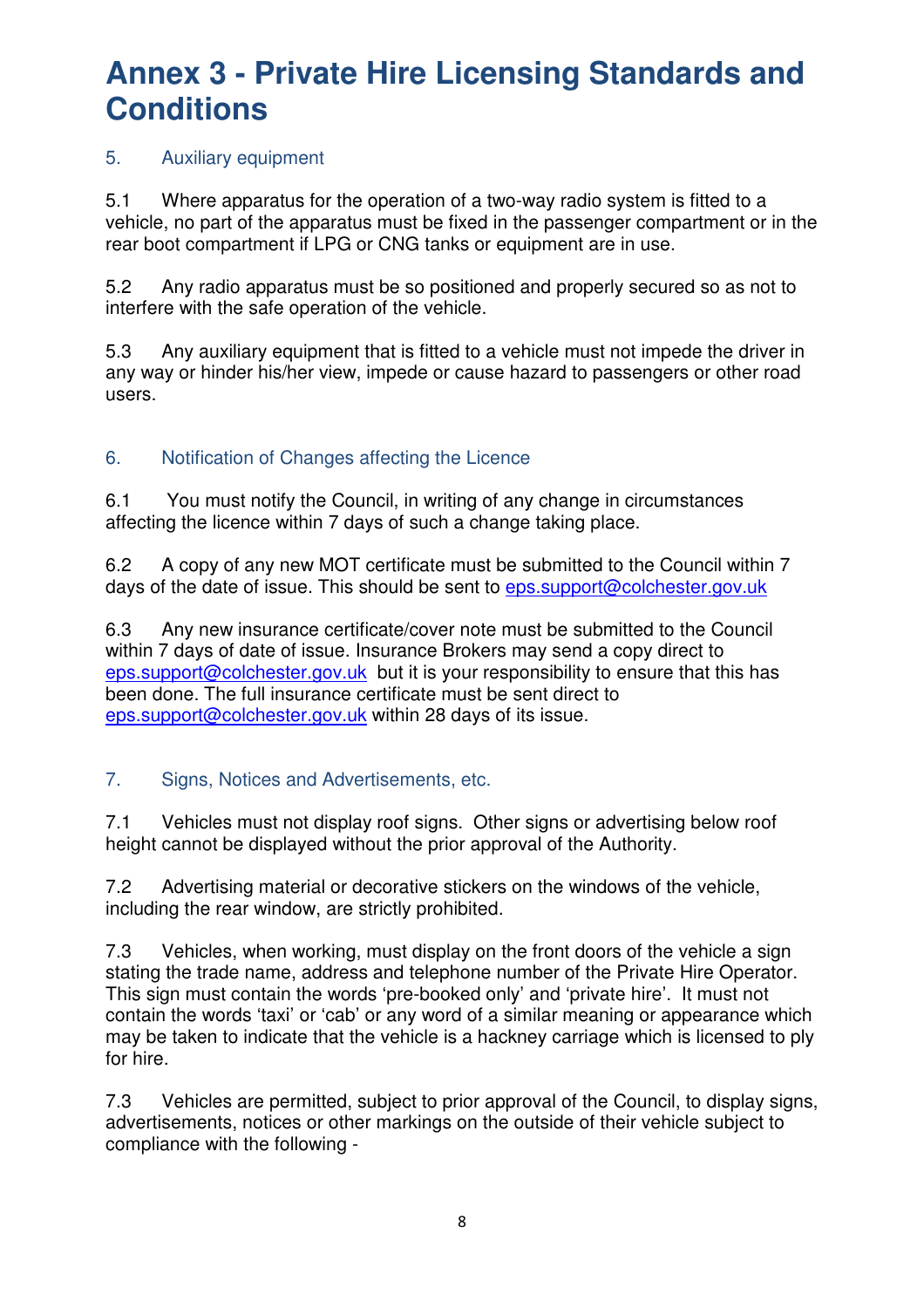- a. Product advertising is permitted on the rear doors subject to the Council giving authority and retaining the right to request the removal of any particular advertisement, which is felt to be unsuitable.
- b. Colour copies of artwork showing the advertising as it is intended to appear on the vehicle must be sent to the Licensing Team for prior approval and any change to the advertisement must not be made without the further approval of the Council.
- c. Each application for approval of advertising material will be considered on an individual basis, but advertisements must -
	- Comply with the UK's Advertising Standards Authority's Advertising Codes; it is the responsibility of the private hire proprietor to make sure that they do so (available at www.cap.org.uk)
	- Not advertise or promote age restricted products, such as tobacco, alcohol
	- Not contain pictures, text or graphics of a religiously discriminatory, political, racist, sexist or controversial nature
	- Not display nude, semi-nude or other figures in a sexually provocative manner or in a manner that would be considered to be objectionable
	- Not advertise any racist group or organisation that intends to promote such a group or such organisation and/or any of its activities
	- Only advertise one product or service at a time.
- d. All product advertising must be applied by a professional company and no reflective materials may be used.
- e. Wheelchair accessible vehicles may display the disability symbol on the wheelchair access door(s) only.
- f. Advertising material or decorative stickers on the inside of the vehicle (i.e. on the flip seat) will be permitted, subject to the Council giving authority and retaining the right to request the removal of any particular advertisement, which is felt to be unsuitable.
- g. Any damaged or disfigured advertisement signs must be removed immediately.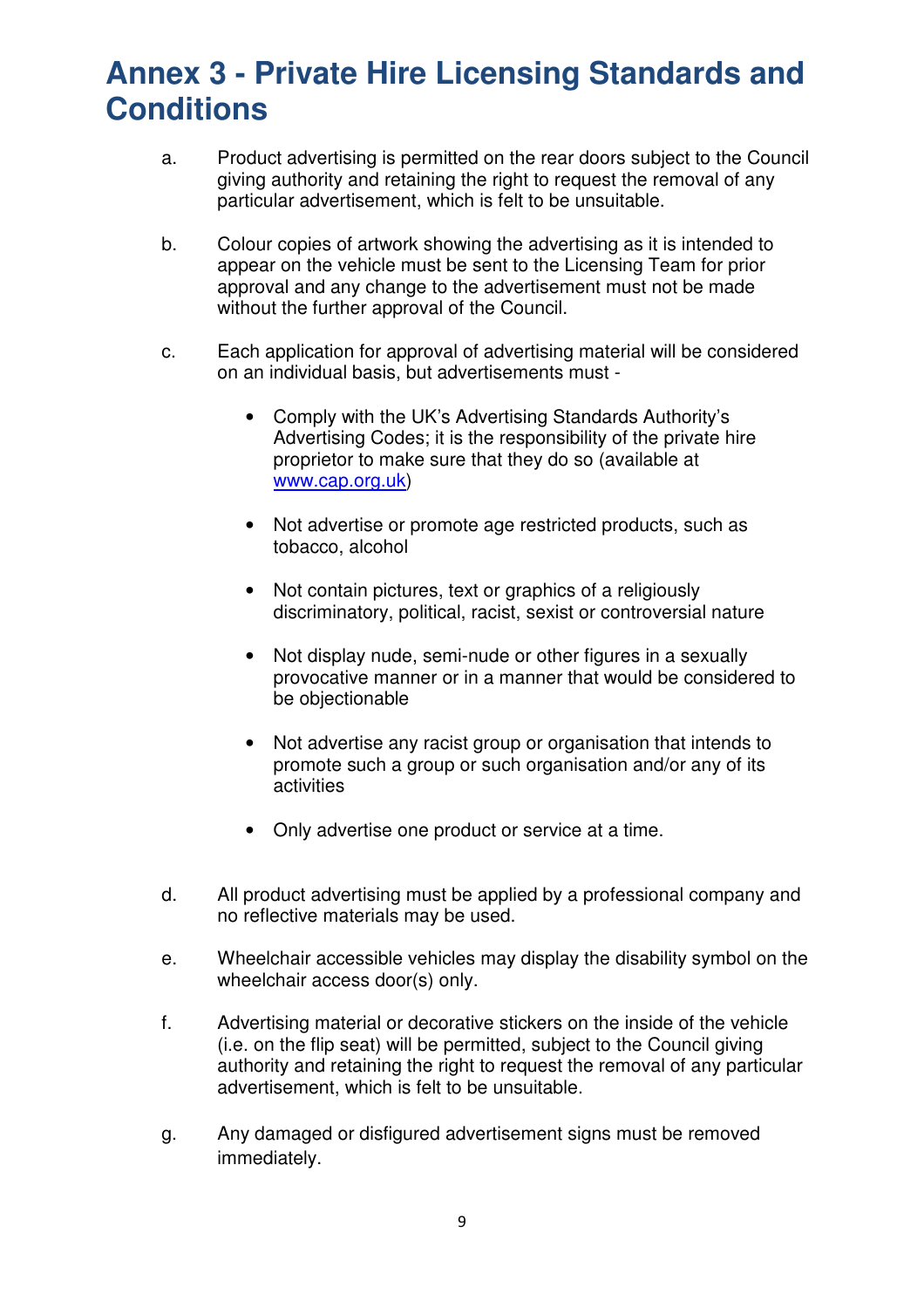7.3 You must fix and maintain the rear door signage on the inside of the vehicle facing outwards in such a position that it can be seen by any passenger opening the rear doors. These signs will be supplied by the Council and will show the plate number of the vehicle.

7.4 You must fix and maintain the appropriate no smoking signage required by the relevant regulations.

7.5 You must fix and maintain in the vehicle any signs or notices required by the Council.

### 8. Meters

8.1 If the vehicle is fitted with a meter for recording the fare it shall display and maintain the statement of fares inside the vehicle in such a position as to be clearly visible at all times to the hirer. The statement of fares must include the minimum hire charge, the rate charged per mile and any additional charges.

8.2 If a private hire vehicle is fitted with a meter for recording a fare it must be of a type approved by the Council, and this must be fixed to the vehicle in such a way that it will not be practical for any person to tamper with it except by breaking, damaging or permanently displacing the seals or other appliances.

8.3 If a pre-booked journey for which the fare has been agreed is carried out in a private hire vehicle with a meter, the meter must be running for the duration of the journey. If the metered fare is cheaper than the agreed fare, the metered fare must be charged.

8.4 The taximeter must be positioned so that all letters and figures on its face must be at all times illuminated and plainly visible to any passenger.

8.5 When the taximeter is operating there must be recorded on the face of the meter in clearly legible figures a fare not exceeding that stated in the statement of fares as displayed in the vehicle unless a rate has been separately agreed between the hirer and the licensed private hire operator at the time of booking and prior to the journey commencing.

#### 9. Insurance

9.1 A fully paid up insurance policy in respect of the vehicle covering the carriage of passengers for hire or reward and complying with the requirements of Part VI of the Road Traffic Act 1988, must be in force during the vehicle licence period. The certificate of this policy must be produced to the Council, or any other authorised officer upon request. Failure to provide a copy of a valid insurance certificate will result in the immediate suspension of the licence.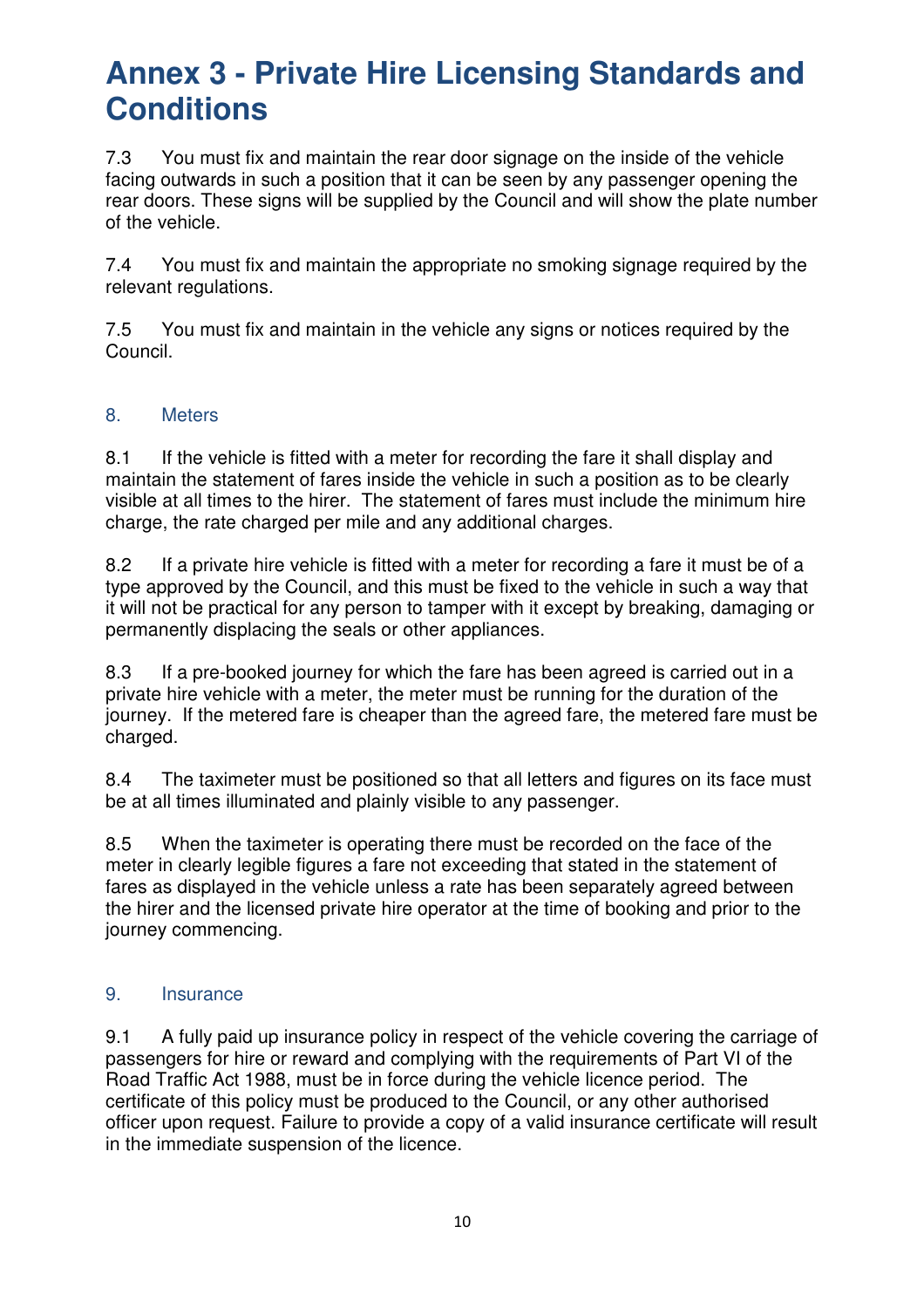### 10. Temporary Replacement Vehicles

10.1 Where a vehicle cannot be used because it is being repaired, you may apply for a temporary plate for the replacement vehicle which will enable you to continue to operate. The temporary plate may be used for up to a month; this period may be extended in exceptional circumstances following the approval of the Council.

10.2 The temporary replacement vehicle, which can be any colour, should be under five years old. If the vehicle is over five years old it must pass an inspection undertaken at a Council approved testing station. The current approved garage is the Riverside Workshop, Unit 7, Westside, Stanway CO4 3QE.

#### 11. Return of Plates

11.1 Private Hire vehicle licence plates remain at all times the property of the Council and must be returned to the Council or other authorised officer if you fail to renew the licence, the licence is revoked or on the death of a sole proprietor or upon their giving up the business.

12. Additional specifications for wheelchair accessible vehicles.

12.1 The vehicle must have been manufactured or properly adapted to carry at least one person seated in their wheelchair (which includes electrically driven wheelchairs) and have an approved wheelchair clamping system installed. The system of clamping a wheelchair must be of a proprietary type and been installed to manufacturers specifications. A certificate of professional fitting by a competent person must be produced.

12.2 Each wheelchair user conveyed must be capable of being properly secured with a lap and diagonal seat belt made available through the vehicle's adaptation or design and separate from the system holding the wheelchair. A certificate of professional fitting by a competent person must be produced. Belts attached to a wheelchair in order to assist a person to remain in it whilst the wheelchair is in use will not be sufficient.

12.3 All devices used and carried in the vehicle in connection with access to and egress from the vehicle must be carried in such a way as not to impede access or egress of passengers or otherwise compromise their safety. All such devices to be clearly marked with the vehicle's registration number.

12.4 When a designed or adapted vehicle is presented for testing, all seat configurations shall be made known and the interior layout of the seating will be noted. When presented, each vehicle must have a designated space to accommodate at least one wheelchair user. This space will be included in the total number of persons permitted to be carried.

12.5 Whilst available for hire, if such a vehicle is not being used for a passenger in a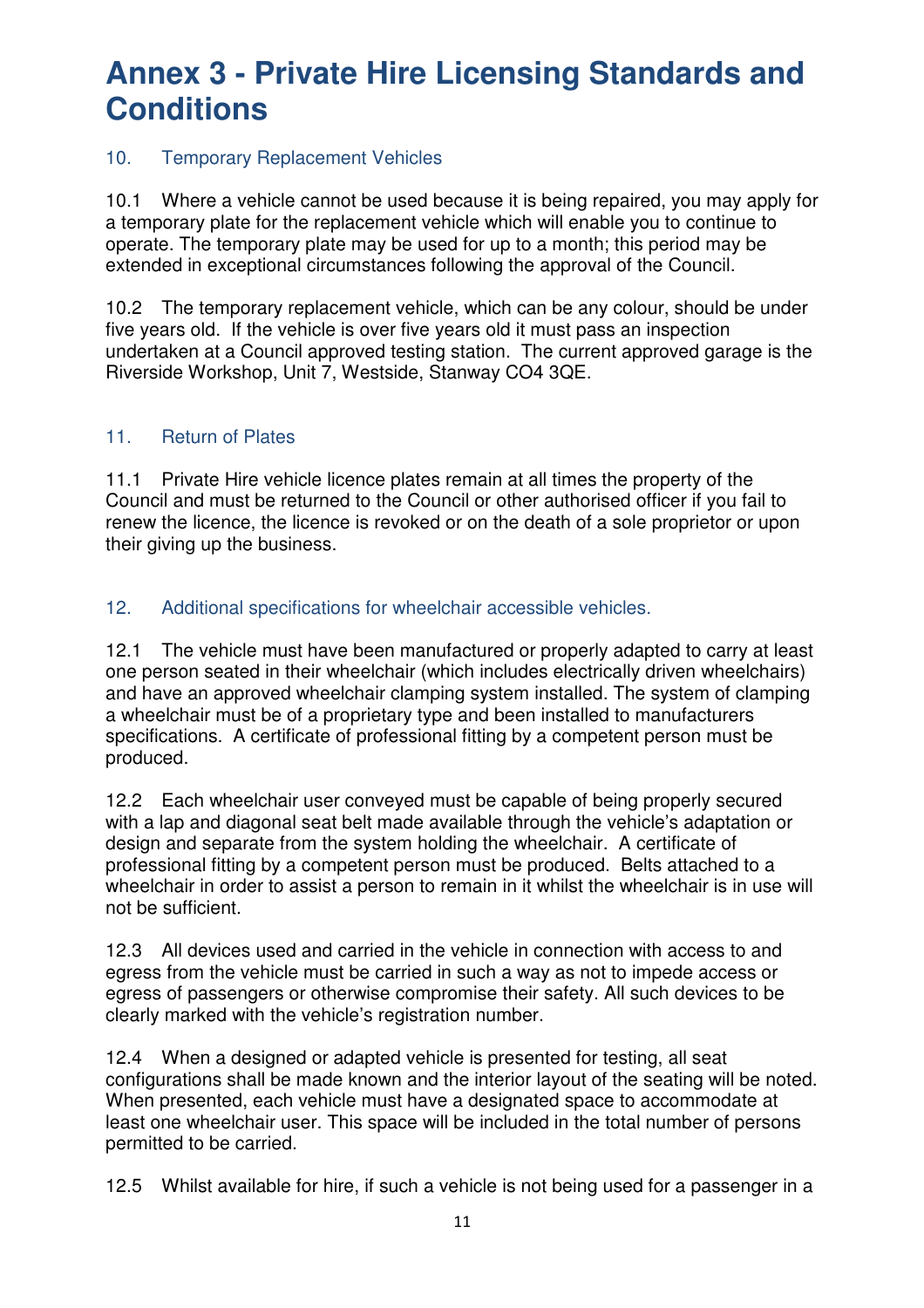wheelchair, only a foldaway seat which complies with current construction and use regulations may be used to substitute the wheelchair space.

12.6 Any seats replacing the wheelchair space which have to be bolted or locked into place will not be accepted since these present problems of storage of the displaced seats when wheelchair passengers are being carried.

12.7 All drivers who use a wheelchair accessible vehicle must attend a Passenger Assistance Training course and lodge the attendance/pass certificate with the Licensing Team.

12.8 Refusal to accept a wheelchair user as a fare paying passenger, without an appropriate exemption, for any reason, will not be tolerated and a prosecution may follow.

12.9 Any damage to the equipment to facilitate access and egress by a wheelchair user must be reported immediately to the Council and must be repaired within 7 days.

12.10 Any wheelchair accessible vehicle found to be not carrying the necessary equipment to facilitate access and egress or found to be carrying damaged equipment will be immediately suspended. On a second offence of this kind, the Council may refer the matter to the Licensing Committee with a view to revoking the vehicle and driver licence.

#### 13. Trailers and Roof Carriers

- 13.1 A trailer can be towed by a licensed private hire vehicle provided that:
	- a. The vehicle towing is be suitable for towing the intended trailer in accordance with the relevant regulations
	- b. The trailer to be towed by the licensed vehicle complies with all legal requirements and the following conditions:
		- i. It is presented for and passes inspection by the Council's approved garage prior to its use and again at each inspection of the vehicle by which the trailer is towed. The cost of such an inspection to be borne by you.
		- ii. It is of a type and weight, when laden, recommended by the vehicle manufacturer as being suitable for the weight capacity of the intended towing vehicle i.e. not more than 50% of the kerb side weight of the towing vehicle.
		- iii. No advertising is permitted on any part of the trailer without the written agreement of the Council.
		- iv. When the trailer is used with the vehicle, the additional licence plate issued by the Council specifically for that trailer must be clearly displayed on the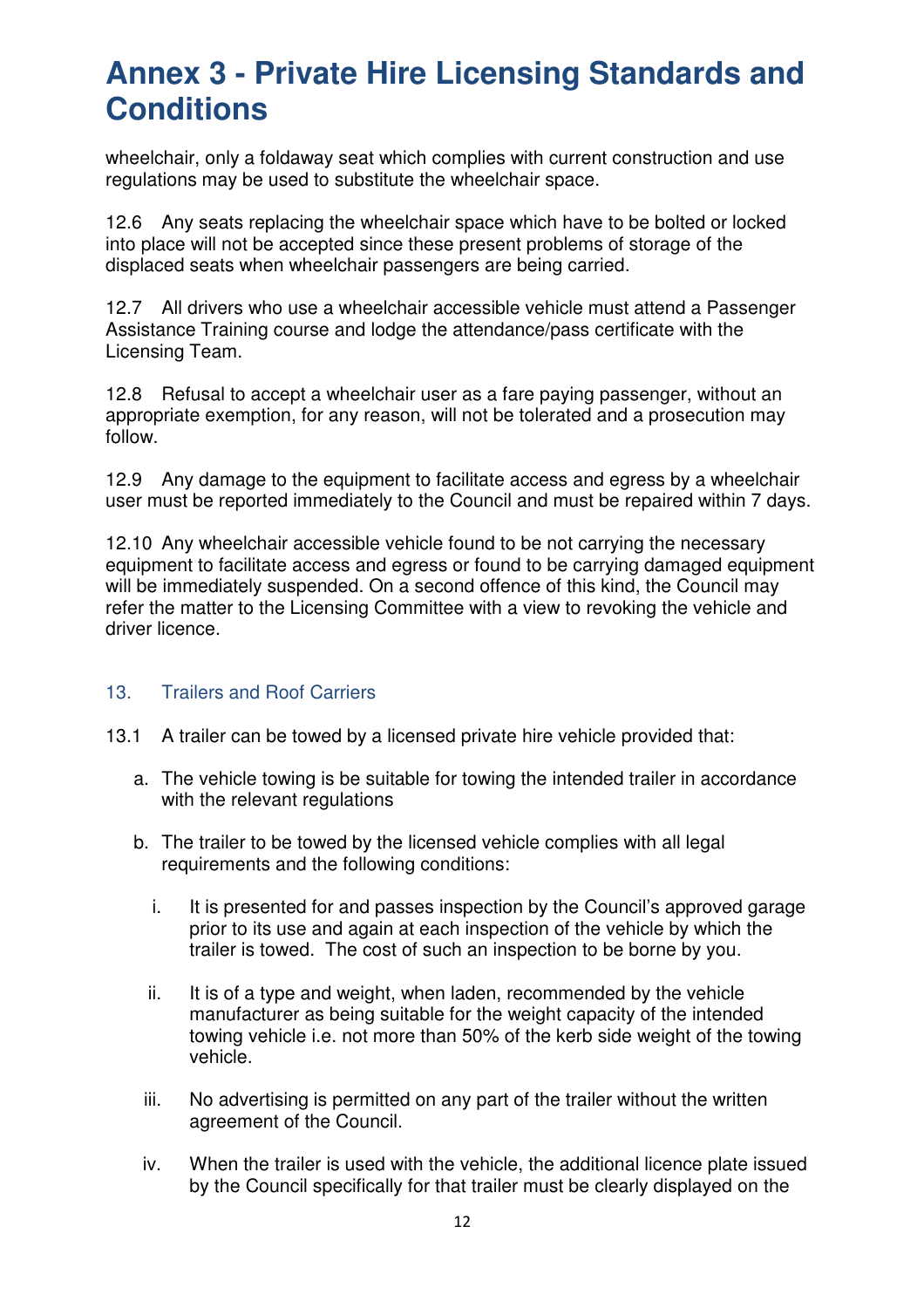rear of the trailer. Such licence plate number must correspond to the plate number of the towing vehicle. The cost of the additional plate will be borne by you.

- v. If the trailer is towed by a multi seat type vehicle i.e. a minibus, there must be sufficient distance between the rear of the vehicle and the load carrying area of the trailer to allow the rear doors of the towing vehicle to be opened and used in times of an emergency.
- vi. The trailer will be fitted with a properly maintained parking brake which when the trailer is in use and standing uncoupled from a vehicle must be activated.
- 13.2 A roof box is not to be used without the prior approval of the Council.

#### 14. Alteration of Vehicle

14.1 No material alteration or change in the specification, design, condition or appearance of the vehicle can be made without the approval of the Council, at any time when the vehicle licence is in force.

#### 15. Liquid Petroleum Gas (LPG)

15.1 The following conditions apply to vehicles which are made or adapted to run on LPG. The vehicle must comply with all other pre licensing standards and conditions.

15.2 You must notify the Council if you change your vehicle to run on LPG and you must comply with the following:

- a. The installation of an LPG tank must be undertaken by an LPG approved installer, as recommended by the Liquid Petroleum Gas Association, and the certificate of compliance presented to the Council.
- b. The vehicle must display on the front and rear windscreen a sticker stating that the vehicle has been fitted with an LPG tank; this is to alert the emergency services in the event of an accident.
- c. You must notify the DVLA of the change.
- d. The vehicle must be serviced annually by a person competent in LPG powered vehicles and a certificate of compliance must be presented to the Council.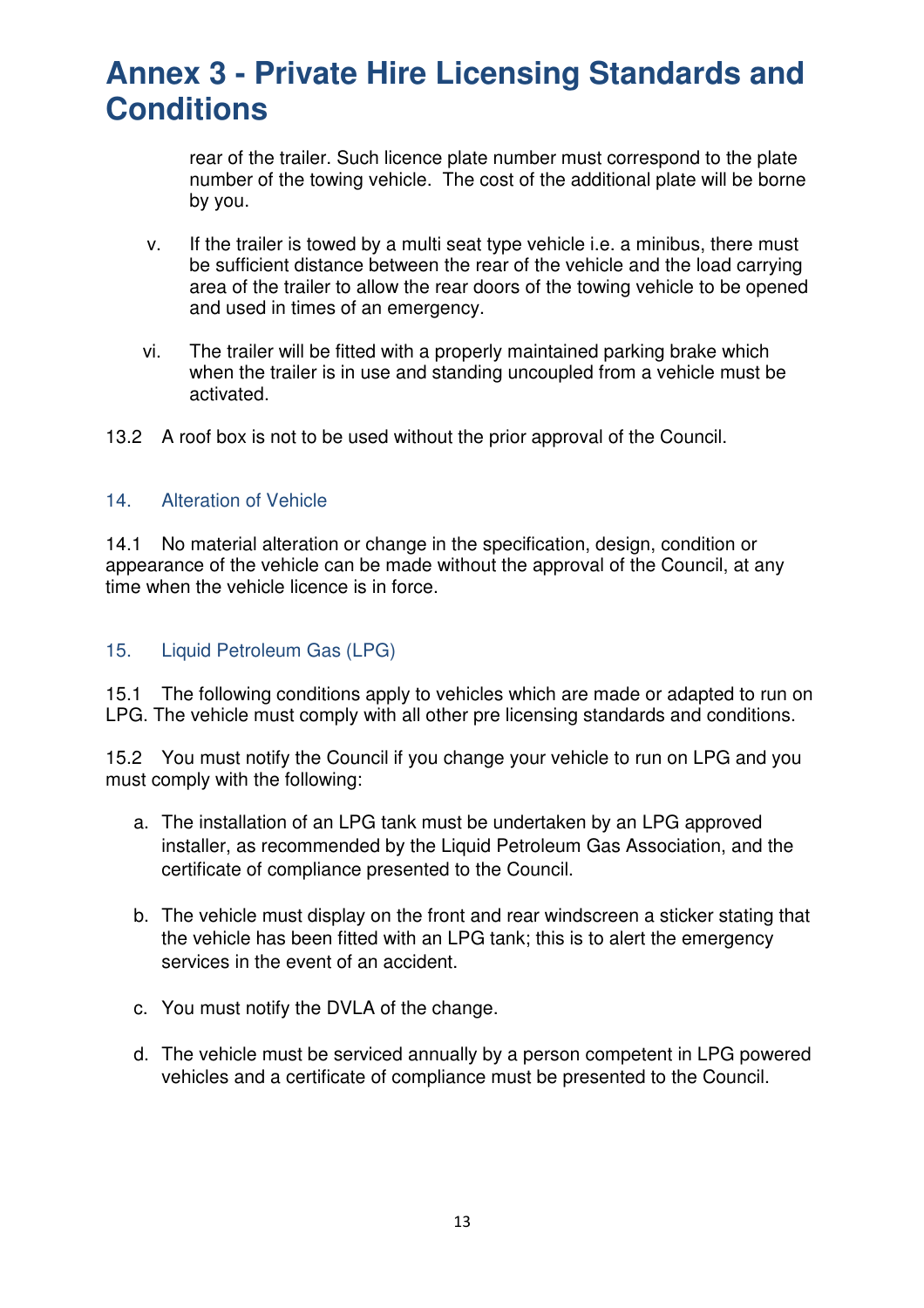#### 16. Wheels

16.1 Space-saver spare tyres, where supplied as standard equipment to the vehicle, will be accepted for use in an emergency. However, they may only be used to enable passengers to be taken, at an appropriate speed, to their destination. The vehicle may not then be used to convey passengers until the appropriate repairs have been made. Provision must be made for a standard road wheel to be secured in the vehicle should a space saver tyre be used in an emergency. Please note - a vehicle presented for examination and test with a space saver spare tyre in use as a road wheel will fail the test.

### 17. Seat Belts

(Please follow the electronic links in the paragraphs below for the current law on seat belts)

17.1 The vehicle must be compliant with all relevant legislation and quidelines as issued or determined by central government in relation to the use of seatbelts and children's car seats.

### 18. Convictions and Penalty Points

18.1 The Convictions Policy and Penalty Point Scheme will be applied as appropriate.

## **Appeals**

If you are aggrieved by any of the conditions attached to the licence you may appeal to the Magistrates Court within 21 days of the service of the licence and the attached conditions on you. Any appeal must be made in writing to the Magistrates Court, Essex Magistrates Court, Osprey House, Hedgerows Business Park, Colchester Road, Springfield, Chelmsford, CM2 5PF.

## **Application and Renewal Process**

### **Application Process**

1. Call the Customer Service Centre to make an appointment for the vehicle to be inspected at the Council approved garage, currently Westside. An inspection is not required if the vehicle is brand new.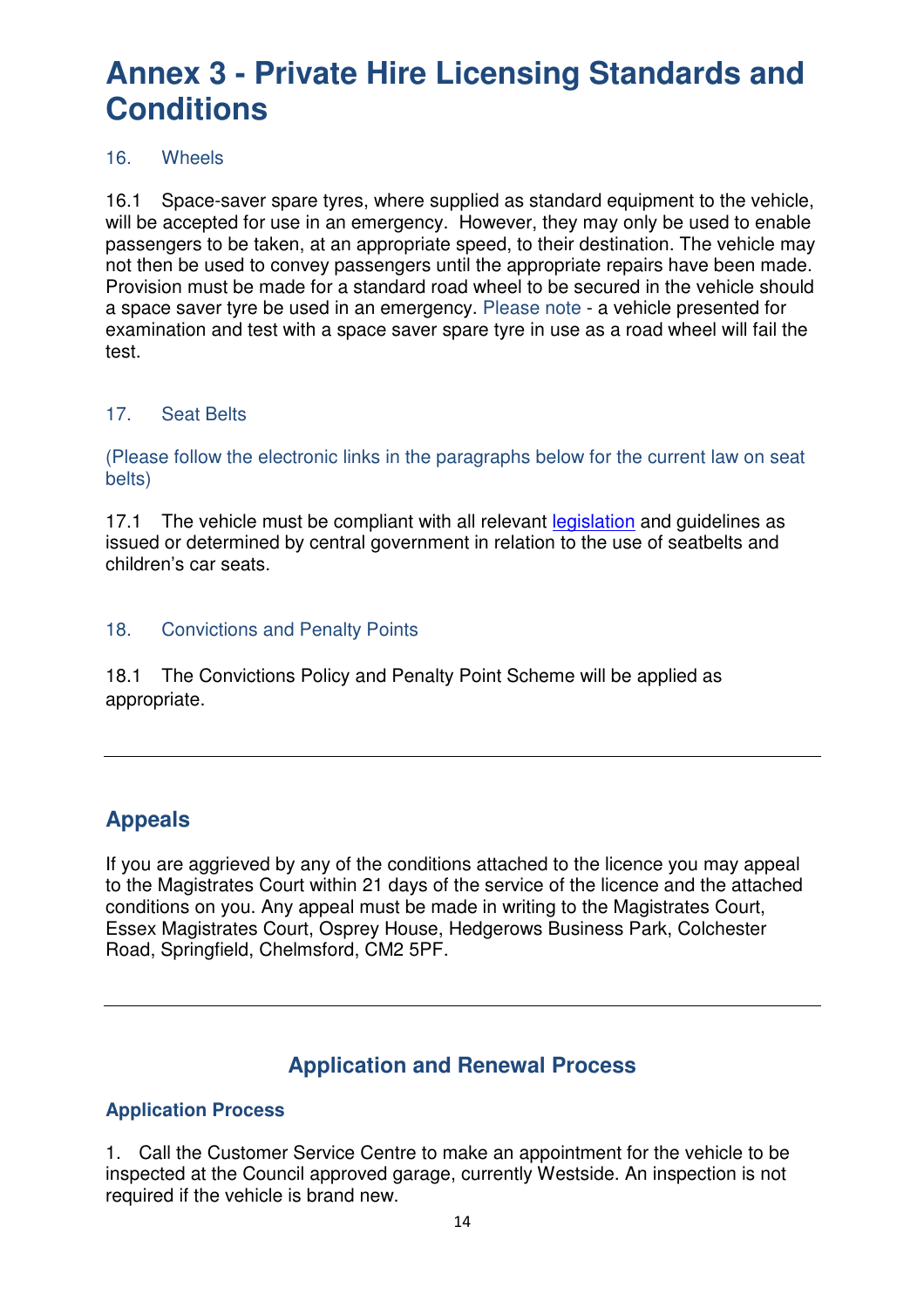2. Call the Customer Service Centre to make an appointment with an appropriate member of staff to check the required documentation which is –

- a. Vehicle registration document the full log book must be presented. If you do not hold the full log book, the new green registered keeper slip will only be considered if accompanied by a comprehensive bill of sale showing the vehicle type, registration number, purchase details, colour of vehicle, make and model, number of passengers and the date the vehicle was first registered.
- c. A current insurance certificate or cover note showing compliance with part vi of the Road Traffic Act 1988 and the use of the vehicle for public/private hire and reward. Please note that any named person on the policy must hold a Colchester Borough Council hackney carriage/private hire drivers badge.
- d. A current MOT Certificate if the vehicle has been registered for one year or more.
- e. Your DVLA driving licence (a copy is not acceptable) the address shown on the driving licence must correspond with that shown on the registration document.
- f. The Pass slip from the garage inspection (currently at Westside).
- g. The correct fee.
- h. The completed application form.

3. Once the application process has been completed to the Council's satisfaction, it will issue the licence plate to the vehicle licence holder.

#### **Plate Renewal Process**

1. Call the Customer Service Centre to make an appointment for the vehicle to be inspected at the Council approved garage, currently Westside. An inspection is not required if the vechicle is brand new.

2. Call the Customer Service Centre to make an appointment with an appropriate member of staff to check the required documentation which is –

- a. Vehicle registration document
- b. A current insurance certificate or cover note showing compliance with part vi of the Road Traffic Act 1988 and the use of the vehicle for public/private hire and reward. Please note that any named person on the policy must hold a Colchester Borough Council hackney carriage/private hire drivers badge.
- c. A current MOT Certificate if the vehicle has been registered for one year or more.
- d. Your DVLA driving licence (a copy is not acceptable) the address shown on the driving licence must correspond with that shown on the registration document.
- e. The correct fee.
- f. The Pass slip from the garage inspection (currently at Westside)
- g. The completed application form.

3. Once the renewal process has been completed to the satisfaction of the Council, it will issue the licence plate to the vehicle licence holder.